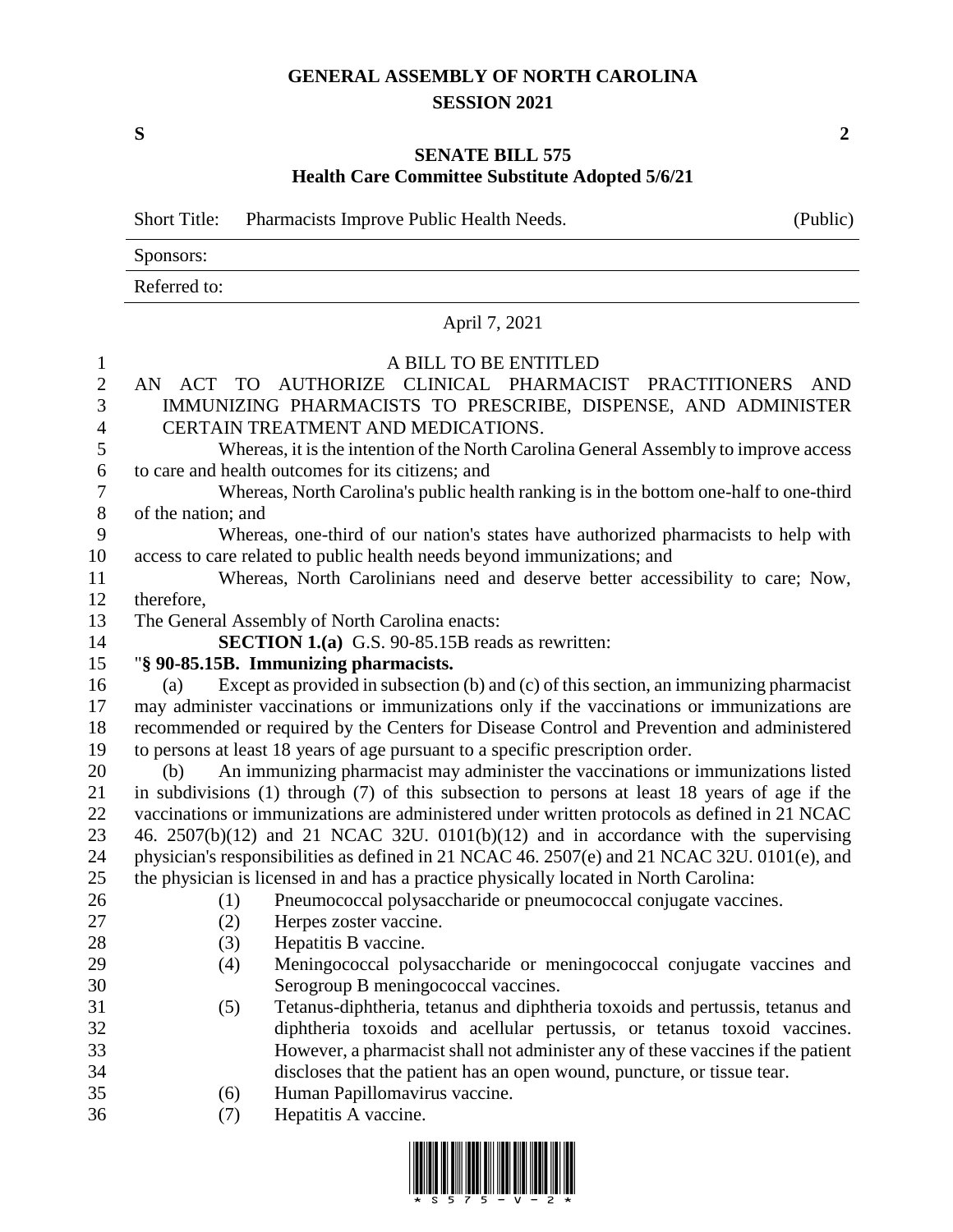|                |                                                                                   |                  | <b>General Assembly Of North Carolina</b>                                                                                                                   | <b>Session 2021</b> |  |  |
|----------------|-----------------------------------------------------------------------------------|------------------|-------------------------------------------------------------------------------------------------------------------------------------------------------------|---------------------|--|--|
| $\mathbf{1}$   | (c)                                                                               |                  | An immunizing pharmacist may administer the influenza vaccine to persons at least                                                                           |                     |  |  |
| $\mathbf{2}$   | 10 years of age pursuant to 21 NCAC 46. 2507 and 21 NCAC 32U. 0101. An immunizing |                  |                                                                                                                                                             |                     |  |  |
| $\mathfrak{Z}$ |                                                                                   |                  | pharmacist may administer an influenza vaccine and any other vaccinations approved by the                                                                   |                     |  |  |
| $\overline{4}$ |                                                                                   |                  | United States Food and Drug Administration in accordance with the protocols established by the                                                              |                     |  |  |
| $\mathfrak s$  |                                                                                   |                  | Advisory Committee on Immunization Practices to persons at least six years of age pursuant to                                                               |                     |  |  |
| 6              |                                                                                   |                  | a specific prescription order initiated by a prescriber following a physical examination of the                                                             |                     |  |  |
| $\tau$         | patient by the prescriber.                                                        |                  |                                                                                                                                                             |                     |  |  |
| 8              | (c1)                                                                              |                  | An immunizing pharmacist may administer a long-acting injectable medication to                                                                              |                     |  |  |
| 9              |                                                                                   |                  | persons at least 18 years of age pursuant to a specific prescription order initiated by a prescriber                                                        |                     |  |  |
| 10             |                                                                                   |                  | following a physical examination of the patient by the prescriber. An immunizing pharmacist                                                                 |                     |  |  |
| 11             |                                                                                   |                  | who administers a long-acting injectable medication pursuant to this section shall do all of the                                                            |                     |  |  |
| 12             | following:                                                                        |                  |                                                                                                                                                             |                     |  |  |
| 13             |                                                                                   | (1)              | Maintain a record of any administration of a long-acting injectable performed                                                                               |                     |  |  |
| 14             |                                                                                   |                  | by the immunizing pharmacist to the patient in a patient profile or record.                                                                                 |                     |  |  |
| 15             |                                                                                   | (2)              | Within 72 hours after the administration of the long-acting injectable                                                                                      |                     |  |  |
| 16             |                                                                                   |                  | performed by the immunizing pharmacist to the patient, notify the prescriber                                                                                |                     |  |  |
| 17             |                                                                                   |                  | regarding which medication and dosage was administered to the patient.                                                                                      |                     |  |  |
| 18<br>19       | (c2)                                                                              |                  | An immunizing pharmacist may prescribe and dispense the following medications:<br>Tobacco cessation medications that are approved by the United States Food |                     |  |  |
| 20             |                                                                                   | (1)              | and Drug Administration.                                                                                                                                    |                     |  |  |
| 21             |                                                                                   | (2)              | Orally administered hormonal contraceptives after the patient completes an                                                                                  |                     |  |  |
| 22             |                                                                                   |                  | assessment consistent with the Centers for Disease Control and Prevention's                                                                                 |                     |  |  |
| 23             |                                                                                   |                  | United States Medical Eligibility Criteria (US MEC) for Contraceptive Use.                                                                                  |                     |  |  |
| 24             |                                                                                   | <u>(3)</u>       | Prenatal vitamins.                                                                                                                                          |                     |  |  |
| 25             |                                                                                   | $\left(4\right)$ | Controlled substances for the prevention of human immunodeficiency virus,                                                                                   |                     |  |  |
| 26             |                                                                                   |                  | including controlled substances prescribed for post-exposure prophylaxis                                                                                    |                     |  |  |
| 27             |                                                                                   |                  | pursuant to guidelines and recommendations of the Centers for Disease                                                                                       |                     |  |  |
| 28             |                                                                                   |                  | Control and Prevention.                                                                                                                                     |                     |  |  |
| 29             | (d)                                                                               |                  | An immunizing pharmacist who administers a vaccine or immunization to any patient                                                                           |                     |  |  |
| 30             |                                                                                   |                  | pursuant to this section or prescribes and dispenses a medication listed in subsection (c2) of this                                                         |                     |  |  |
| 31             |                                                                                   |                  | section to a patient shall do all of the following:                                                                                                         |                     |  |  |
| 32             |                                                                                   | (1)              | Maintain a record of any vaccine or immunization administered to the patient                                                                                |                     |  |  |
| 33             |                                                                                   |                  | in a patient profile profile for a period of five years from the patient's most                                                                             |                     |  |  |
| 34             |                                                                                   |                  | recent provision of service.                                                                                                                                |                     |  |  |
| 35             |                                                                                   | (2)              | Within 72 hours after administration of the vaccine or immunization, or                                                                                     |                     |  |  |
| 36             |                                                                                   |                  | medication listed in subsection (c2) of this section, notify any primary care                                                                               |                     |  |  |
| 37<br>38       |                                                                                   |                  | provider identified by the patient. If the patient does not identify a primary                                                                              |                     |  |  |
| 39             |                                                                                   |                  | care provider, the immunizing pharmacist shall direct the patient to<br>information describing the benefits to a patient of having a primary care           |                     |  |  |
| 40             |                                                                                   |                  | physician, including information about federally qualified health centers, free                                                                             |                     |  |  |
| 41             |                                                                                   |                  | clinics, and local health departments, prepared by any of the following: North                                                                              |                     |  |  |
| 42             |                                                                                   |                  | Carolina Medical Board, North Carolina Academy of Family Physicians,                                                                                        |                     |  |  |
| 43             |                                                                                   |                  | North Carolina Medical Society, or Community Care of North Carolina.                                                                                        |                     |  |  |
| 44             |                                                                                   | (3)              | Except for influenza vaccines administered under G.S. 90-85.15B(c), access                                                                                  |                     |  |  |
| 45             |                                                                                   |                  | the North Carolina Immunization Registry prior to administering the vaccine                                                                                 |                     |  |  |
| 46             |                                                                                   |                  | or immunization and record any vaccine or immunization administered to the                                                                                  |                     |  |  |
| 47             |                                                                                   |                  | patient in the registry within 72 hours after the administration. In the event the                                                                          |                     |  |  |
| 48             |                                                                                   |                  | registry is not operable, an immunizing pharmacist shall report as soon as                                                                                  |                     |  |  |
| 49             |                                                                                   |                  | reasonably possible.                                                                                                                                        |                     |  |  |
| 50             |                                                                                   | $\Delta$         | Furnish patient records to the patient upon the patient's request.                                                                                          |                     |  |  |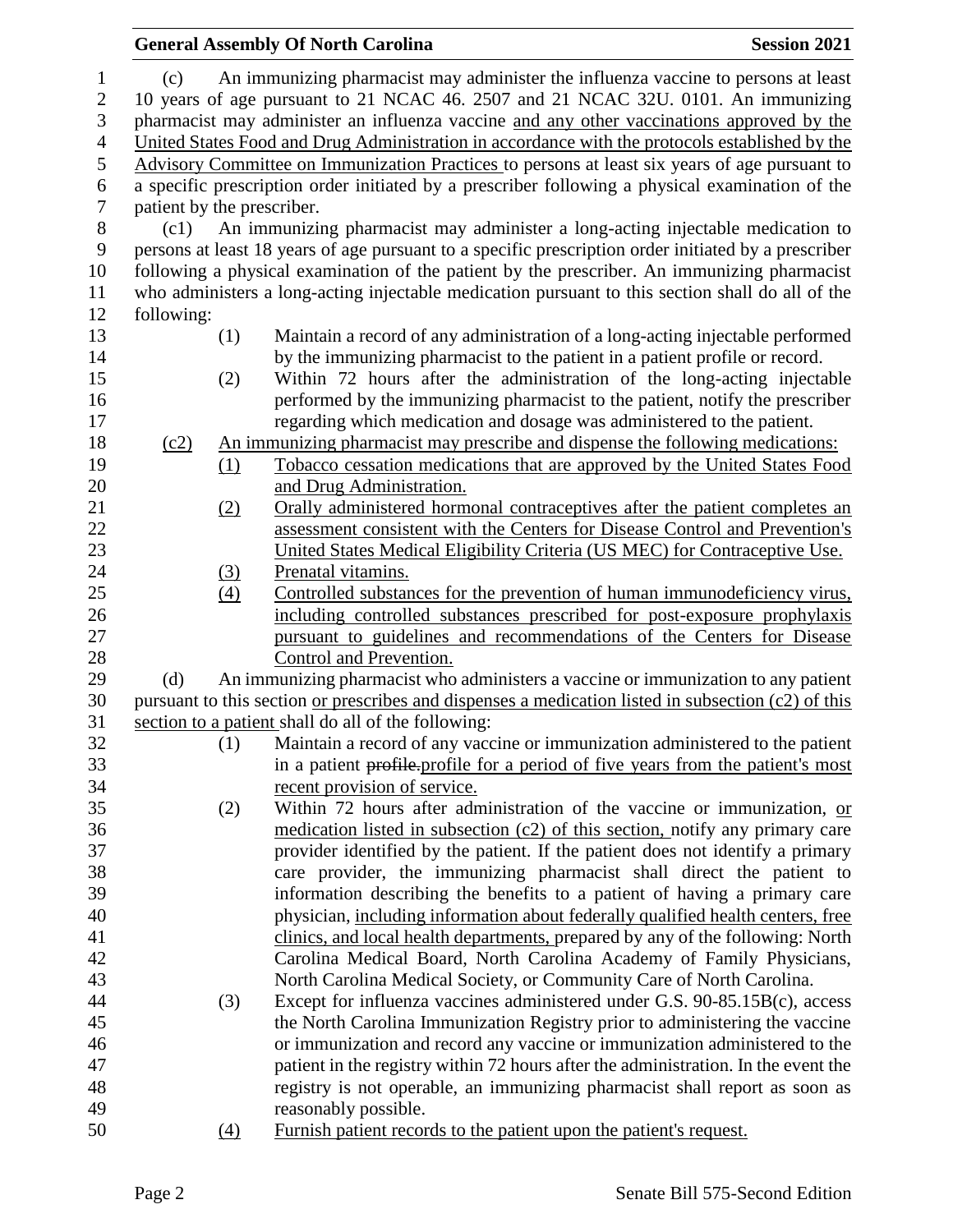|      |              | <b>General Assembly Of North Carolina</b>                                                                                                             | <b>Session 2021</b> |
|------|--------------|-------------------------------------------------------------------------------------------------------------------------------------------------------|---------------------|
|      | (5)          | Furnish patient records to the primary care provider identified by the patient                                                                        |                     |
|      |              | upon the primary care provider's request.                                                                                                             |                     |
|      | (6)          | If the immunizing pharmacist has administered or dispensed a hormonal                                                                                 |                     |
|      |              | contraceptive to the patient, the immunizing pharmacist shall counsel the                                                                             |                     |
|      |              | patient about preventative care, including well-woman visits, sexually                                                                                |                     |
|      |              | transmitted infection testing information, and Pap smear testing.                                                                                     |                     |
| (e)  |              | An immunizing pharmacist that prescribes and dispenses the medications listed in                                                                      |                     |
|      |              | subsection (c2) of this section shall comply with the following conditions:                                                                           |                     |
|      |              | The North Carolina Medical Board and the North Carolina Board of Pharmacy                                                                             |                     |
|      | (1)          |                                                                                                                                                       |                     |
|      |              | have adopted rules developed by a joint subcommittee governing the approval                                                                           |                     |
|      |              | of the individual immunizing pharmacist to administer, prescribe, and<br>dispense the medications with limitations that the Boards determine to be in |                     |
|      |              |                                                                                                                                                       |                     |
|      |              | the best interest of patient health and safety.                                                                                                       |                     |
|      | (2)          | The immunizing pharmacist has current approval from both Boards.                                                                                      |                     |
|      | (3)          | The North Carolina Medical Board has assigned an identification number to                                                                             |                     |
|      |              | the immunizing pharmacist which is shown on written prescriptions written                                                                             |                     |
|      |              | by the immunizing pharmacist."                                                                                                                        |                     |
|      |              | SECTION 1.(b) G.S. 90-18.4 reads as rewritten:                                                                                                        |                     |
|      |              | "§ 90-18.4. Limitations on clinical pharmacist practitioners.                                                                                         |                     |
| (a)  |              | Any pharmacist who is approved under the provisions of G.S. $90-18(c)(3a)$ to perform                                                                 |                     |
|      |              | medical acts, tasks, and functions may use the title "clinical pharmacist practitioner". Any other                                                    |                     |
|      |              | person who uses the title in any form or holds himself or herself out to be a clinical pharmacist                                                     |                     |
|      |              | practitioner or to be so licensed shall be deemed to be in violation of this Article.                                                                 |                     |
| (b)  |              | Clinical pharmacist practitioners are authorized to implement predetermined drug                                                                      |                     |
|      |              | therapy, which includes diagnosis and product selection by the patient's physician, modify                                                            |                     |
|      |              | prescribed drug dosages, dosage forms, and dosage schedules, and to order laboratory tests                                                            |                     |
|      |              | pursuant to a drug therapy management agreement that is physician, pharmacist, patient, and                                                           |                     |
|      |              | disease specific under the following conditions:                                                                                                      |                     |
|      | (1)          | The North Carolina Medical Board and the North Carolina Board of Pharmacy                                                                             |                     |
|      |              | have adopted rules developed by a joint subcommittee governing the approval                                                                           |                     |
|      |              | of individual clinical pharmacist practitioners to practice drug therapy                                                                              |                     |
|      |              | management with such limitations that the Boards determine to be in the best                                                                          |                     |
|      |              | interest of patient health and safety.                                                                                                                |                     |
|      | (2)          | The clinical pharmacist practitioner has current approval from both Boards.                                                                           |                     |
|      | (3)          | The North Carolina Medical Board has assigned an identification number to                                                                             |                     |
|      |              | the clinical pharmacist practitioner which is shown on written prescriptions                                                                          |                     |
|      |              | written by the clinical pharmacist practitioner.                                                                                                      |                     |
|      | (4)          | The drug therapy management agreement prohibits the substitution of a                                                                                 |                     |
|      |              | chemically dissimilar drug product by the pharmacist for the product                                                                                  |                     |
|      |              | prescribed by the physician without the explicit consent of the physician and                                                                         |                     |
|      |              | includes a policy for periodic review by the physician of the drugs modified                                                                          |                     |
|      |              | pursuant to the agreement or changed with the consent of the physician.                                                                               |                     |
| (b1) |              | Clinical pharmacist practitioners may prescribe and dispense the following                                                                            |                     |
|      | medications: |                                                                                                                                                       |                     |
|      | $\Omega$     | Tobacco cessation medications that are approved by the United States Food                                                                             |                     |
|      |              | and Drug Administration.                                                                                                                              |                     |
|      | (2)          | Orally administered hormonal contraceptive after the patient completes an                                                                             |                     |
|      |              | assessment consistent with the Centers for Disease Control and Prevention's                                                                           |                     |
|      |              | United States Medical Eligibility Criteria (US MEC) for Contraceptive Use.                                                                            |                     |
|      | (3)          | Prenatal vitamins.                                                                                                                                    |                     |